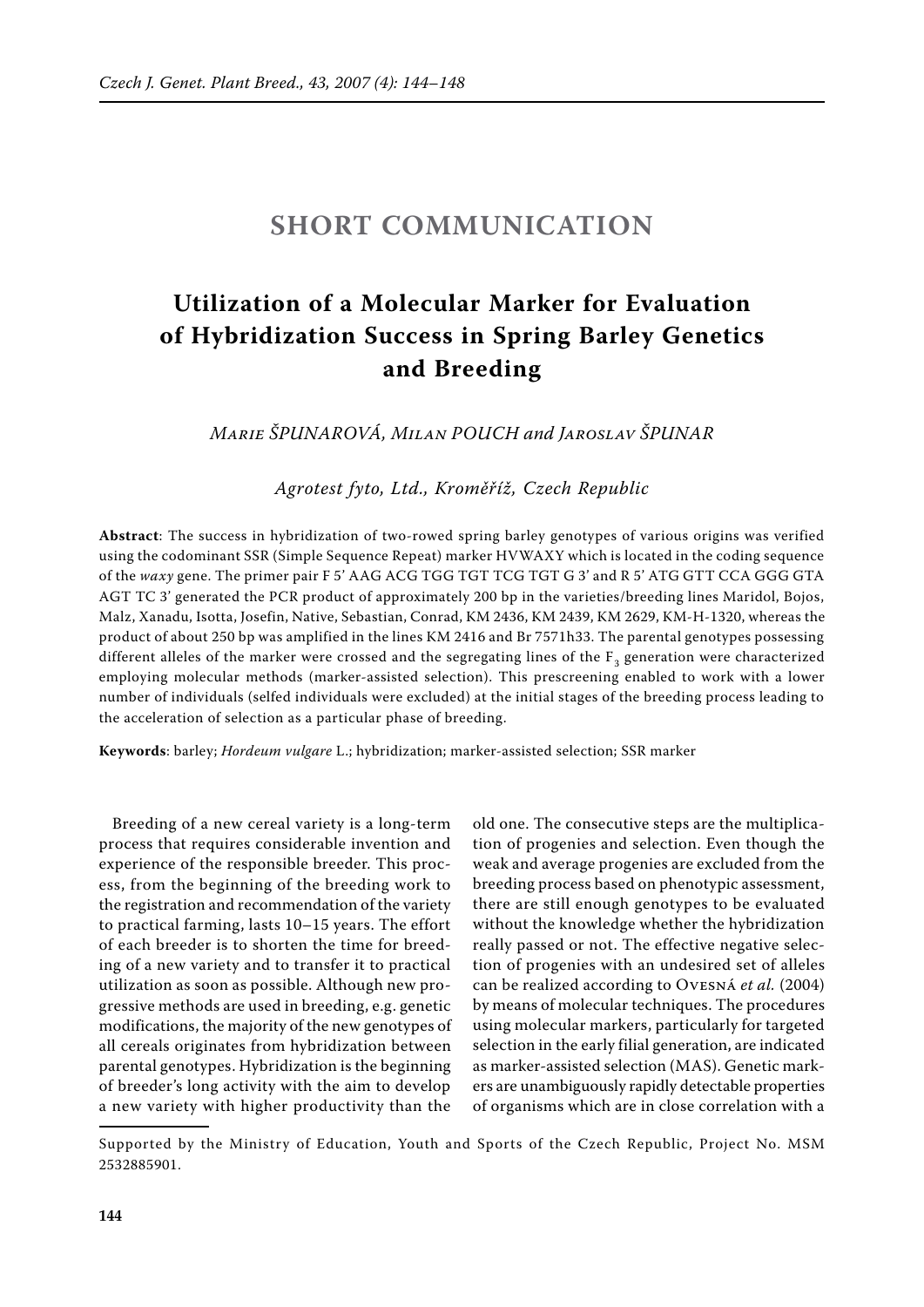complex of agronomic parameters e.g. grain quality, resistance to biotic and abiotic stresses. Progress in the field of biochemistry and molecular biology has enabled to apply another type of biochemicalgenetic markers based on the DNA polymorphism (Williams *et al.* 1990). The historically latest DNA markers include the markers using polymorphism in microsatellite regions of chromosomal DNA or repetition of individual sequences (Becker & Huen 1995; William *et al.* 1997). SSRs provide a valuable source of polymorphism because they are abundant, hypervariable, multi-allelic and equally distributed throughout the nuclear genomes of the majority of organisms (Varshney *et al.* 2006).

The objectives of our investigation were (*i*) to find and verify a marker that is polymorphic among parental genotypes and therefore suitable for marker-assisted selection of a segregating progeny and (*ii*) to implement molecular techniques into the methodology of classical plant breeding in order to hasten and clarify the production of new barley varieties.

The polymorphism of the SSR HVWAXY marker was analyzed in 15 spring barley varieties/breeding lines of various origins (Table 1). The parental genotypes possessing different alleles of the HVWAXY marker were hybridized and 36 lines of the  $F_3$  generation were screened. The emasculation was carried out on female plants by removing all three immature anthers. The emasculated spike was wrapped with the leaf sheath and isolated with a paper bag. The third day after emasculation, three anthers from parental male plants were used to pollinate female carpels and the spike was isolated again.

Six plants of each variety/line were grown in a germination box for two weeks. Genomic DNA was extracted from the frozen leaf tissue (2–6 bulked seedlings per accession) using the DNeasy plant mini kit (Qiagen) according to the manufacturer's protocol. The concentration and quality of DNA was checked by Lambda DNA/HindIII Marker (Fermentas) on 1% agarose gel. The polymorphism of parental genotypes, as well as the success in hybridization of the selected  $F_3$  generation lines was verified using the HVWAXY marker which is located in the coding sequence of the *waxy* locus (X07931). PCR products were generated using the primers F 5' AAG ACG TGG TGT TCG TGT G 3' and R 5' ATG GTT CCA GGG GTA AGT TC 3' (William *et al.* 1997). PCR amplification was performed according to Špunarová and Kraus (2000) with slight modifications. PCR reaction

| Variety/line | Origin     | HVWAXY allele (bp) |
|--------------|------------|--------------------|
| Maridol      | <b>CZE</b> | 200                |
| Sebastian    | DNK        | 200                |
| Xanadu       | DEU        | 200                |
| <b>Bojos</b> | <b>CZE</b> | 200                |
| Malz         | CZE        | 200                |
| Josefin      | <b>FRA</b> | 200                |
| Isotta       | DEU        | 200                |
| Native       | <b>FRA</b> | 200                |
| Conrad       | USA        | 200                |
| KM 2439      | <b>CZE</b> | 200                |
| KM 2416      | <b>CZE</b> | 250                |
| KM 2629      | CZE        | 200                |
| KM-H-1320    | <b>CZE</b> | 200                |
| Br 7571h33   | DEU        | 250                |
| KM 2436      | CZE        | 200                |

Table 1. A list of tested varieties/lines of spring barley (the polymorphism in the *waxy* locus was detected using the HVWAXY marker)

was performed in 20 µl volumes comprising 50 ng of genomic DNA, 0.2µM of each primer and 1× PPP Master Mix (Top-Bio). The samples were amplified in the thermocycler TC-512 (Techne): denaturation at 94°C for 2 min followed by 40 cycles of denaturation at 94°C for 1 min, annealing at 58°C for 1 min and elongation at 72°C for 1 min. The reaction was completed at 72°C for 5 min. The products of amplification were separated on 2% agarose gel (ethidium bromide staining) and visualized under UV light.

The polymorphism of the HVWAXY marker was analyzed in 15 spring barley varieties/lines. Two haplotypes were determined in the analyzed set (Table 1, Figure 1a). Thirteen varieties were characterized by the PCR fragment of about 200 bp. The lines KM 2416 and Br 7571h33 (PCR product of 250 bp) were very simple to distinguish from the other genotypes on agarose slab gel.

The success in hybridization of the progeny can be evaluated by the combination of parents which are polymorphic for a particular locus/marker (various haplotypes).

The results of hybrid grain analyses obtained after the crossing of parental genotypes are presented in Table 2. Six parental combinations were selected for the verification of hybridization in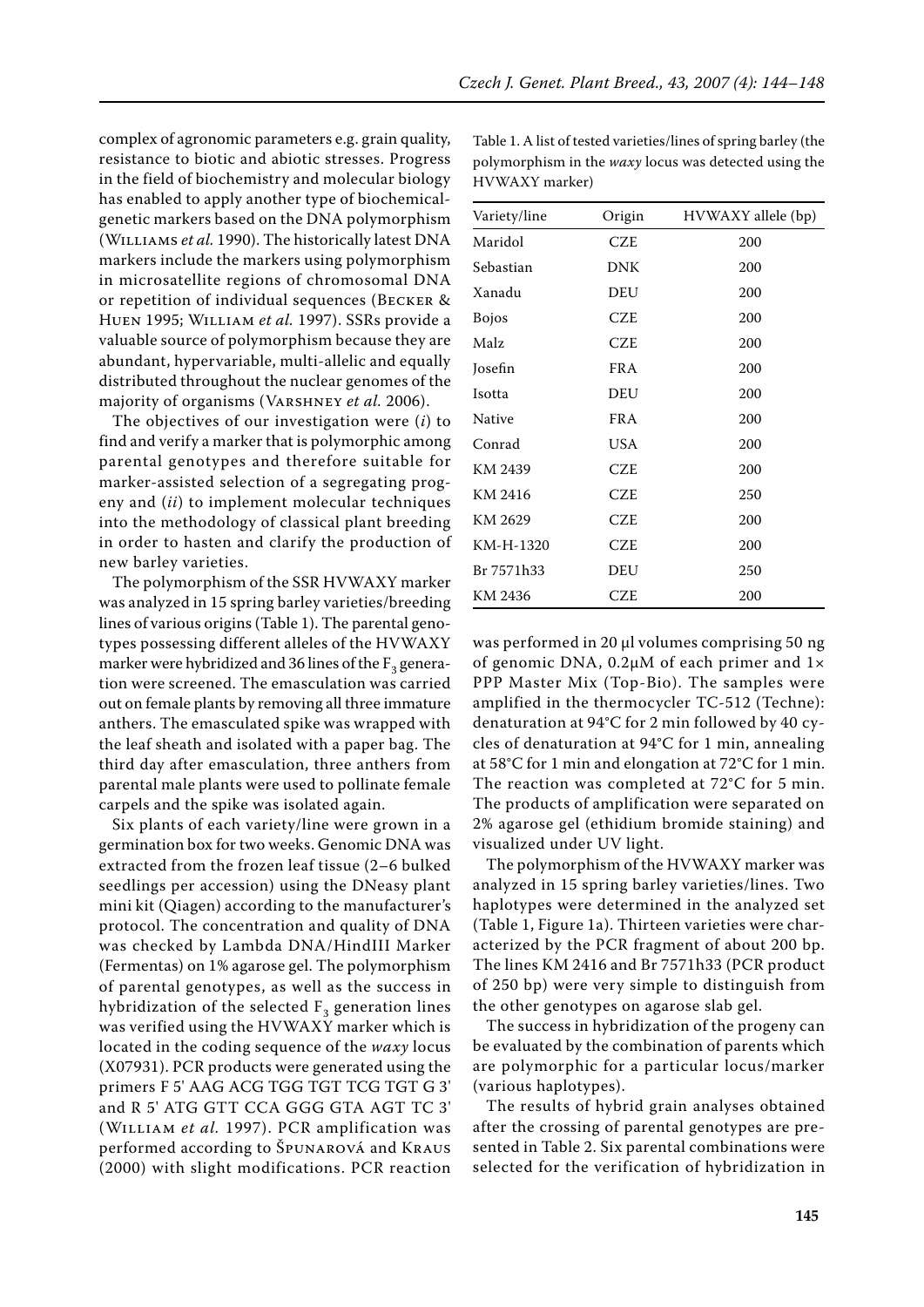

Figure 1. Evaluation of hybridization success in spring barley genotypes using the molecular marker HVWAXY

(A) Assessments of polymorphism of the HVWAXY marker in selected parental genotypes; as described in the text, PCR products of 200 bp (lanes 2, 3, 4, 6 and 8) and of 250 bp (lanes 5 and 7) were generated

1 – 100 bp ladder; 2 – Isotta; 3 – Native; 4 – Conrad; 5 – KM 2416; 6 – KM 2629; 7 – Br 7571h33; 8 – KM 2436

(B) Assessments of hybridization of  $F_3$  lines in the cross: Native (Q) × KM 2416 (O)

1 – 100 bp ladder; 2 – Native; 3 – KM 2416; 4–7 –  $F_2$  lines

spring barley by means of the molecular marker. Six  $F_3$  generation lines from each combination of parental genotypes were investigated; a total of 36 lines were analyzed. The successful hybridization was confirmed only in the case of male allele occurrence in the segregating progeny. The hybridization was confirmed for 25 out of 36  $F<sub>3</sub>$  lines. Negative results in line 24 are rather ambiguous as only the bulk of two plants was evaluated due to the low germinability of seeds.

It is desirable to test the hybridization success already in plants of the  $F_1$  generation because these plants are uniformly heterozygous if the crossing was successful. When we verify the hybridization in the  $F<sub>2</sub>$  generation or higher, expecting segregation in the investigated locus (gene, marker), it is necessary to test single plants from each line, or we can isolate DNA from bulked plants for each line and, hence, conveniently utilize the markers of a codominant character, as in our study.

Figure 1b shows the analysis of the cross Native  $(Q) \times KM$  2416 ( $\sigma$ ) employing the HVWAXY marker. The female component was characterized by the PCR product of 200 bp, the male component generated the product of 250 bp. Hybrid lines were identified by the presence of 250 bp allele in homozygotic (lane 5) or heterozygotic variant (lanes 4 and 7). The pattern of unsuccessful hybridization (lane 6), which arose from selfing, corresponded to the female genotype (200 bp). Similar utilization of a codominant DNA marker was described by Weising *et al.* (1995) and Paltridge *et al.* (1998).

The utilization of the microsatellite HVWAXY marker for the evaluation of hybridization success in spring barley was verified. The advantage of this marker is the complete linkage with the gene encoding starch synthase (*waxy* locus), therefore it is not necessary to calculate the strength of linkage between the gene of interest and the marker. The appropriate tools for the assessment of the transfer of particular traits from parents to progeny are markers, which are closely linked to genes controling these traits. CZEMBOR and TALBERT (1997) and Schwarz *et al.* (1999) described the utilization of RFLP (Restriction Fragment Length Polymorphism) and AFLP (Amplified Fragment Length Polymorphism) markers, respectively, for the *Mla* locus determining the resistance to *Blumeria graminis*. Manninen *et al.* (1997) identified an RAPD (Random Amplified Polymorphic Region) marker closely linked to the *mlo* locus, which also confers the effective resistance to the same pathogen. Molecular and classical breeding techniques were employed to develop cultivars with resistance to five different fungal diseases in the Minnesota Barley Improvement Program (Steffenson & Smith 2006). Šíp *et al.* (2004) exploited the diagnostic CAPS (Cleaved Amplified Polymorphic Sequence) marker for identification of the *Yd2* resistance gene to BYDV (Barley Yellow Dwarf Virus) in spring barley breeding.

MAS can be used to study important malting quality parameters, such as β-glucan content, Kolbach number, friability, viscosity and extract (Poulsen *et al.* 1996). These perspectives of a more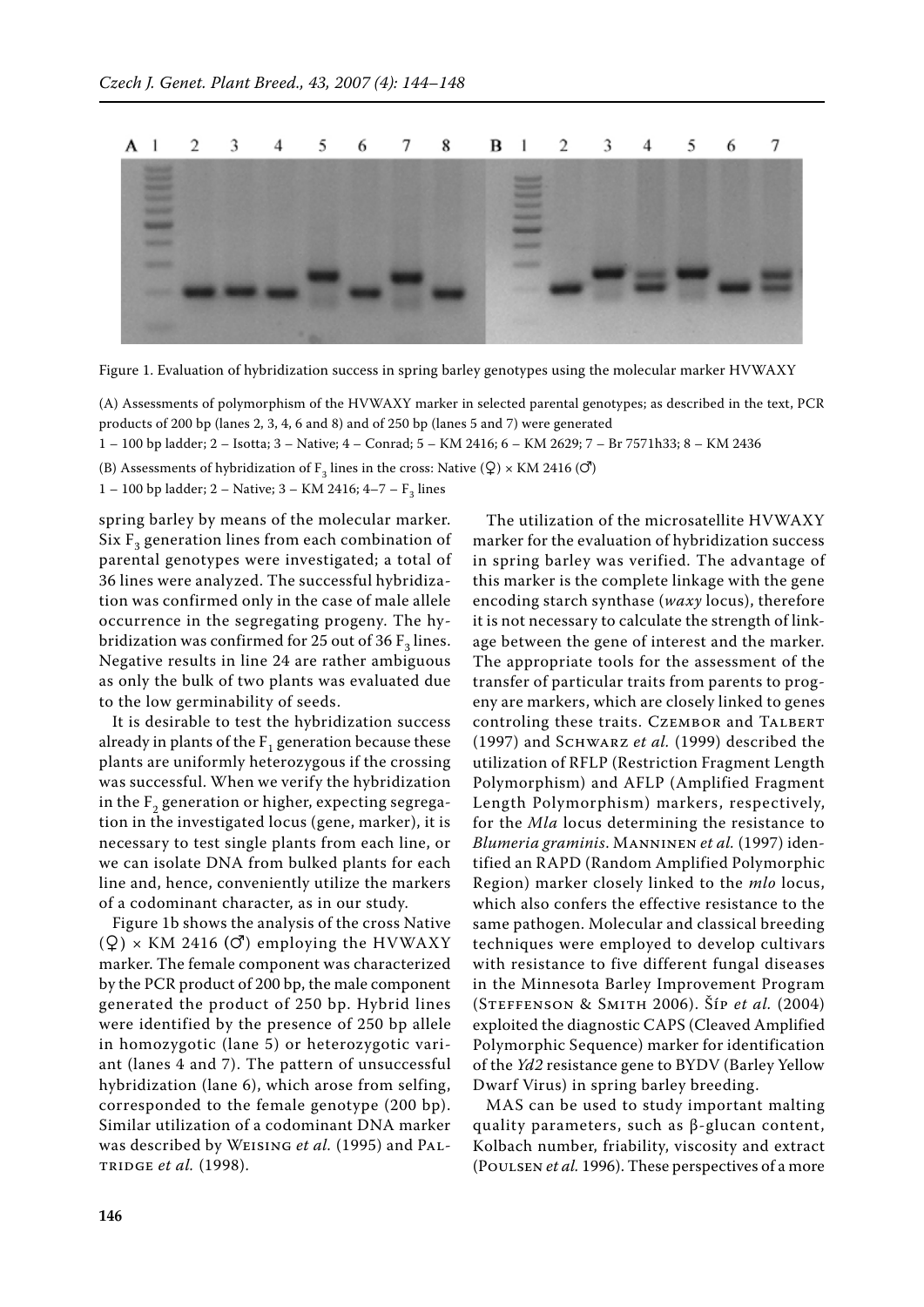| $No.*$           |              |            | $F_3$ generation lines    |                                  |  |
|------------------|--------------|------------|---------------------------|----------------------------------|--|
|                  | Female       | Male       | HVWAXY allele (bp)**      | hybridization***                 |  |
| $\mathbf{1}$     | native       | KM 2416    | H                         | $\begin{array}{c} + \end{array}$ |  |
| 2                | $\rm native$ | KM 2416    | 250                       | $\ddot{}$                        |  |
| 3                | $\rm native$ | KM 2416    | 200                       |                                  |  |
| $\boldsymbol{4}$ | native       | KM 2416    | $\,$ H                    | $^{+}$                           |  |
| 5                | native       | KM 2416    | 250                       | $^{+}$                           |  |
| 6                | native       | KM 2416    | 200                       |                                  |  |
| 7                | KM 2416      | Isotta     | 250                       |                                  |  |
| 8                | KM 2416      | Isotta     | 200                       | $^{+}$                           |  |
| 9                | KM 2416      | Isotta     | $H_{\rm}$                 | $\begin{array}{c} + \end{array}$ |  |
| 10               | KM 2416      | Isotta     | 200                       | $\begin{array}{c} + \end{array}$ |  |
| 11               | KM 2416      | Isotta     | 250                       |                                  |  |
| 12               | KM 2416      | Isotta     | H                         | $^{+}$                           |  |
| 13               | KM 2629      | Br 7571h33 | $H_{\rm}$                 | $\ddot{}$                        |  |
| 14               | KM 2629      | Br 7571h33 | 200                       |                                  |  |
| $15\,$           | KM 2629      | Br 7571h33 | 250                       | $^{+}$                           |  |
| 16               | KM 2629      | Br 7571h33 | 200                       |                                  |  |
| 17               | KM 2629      | Br 7571h33 | $H_{\rm}$                 | $\begin{array}{c} + \end{array}$ |  |
| 18               | KM 2629      | Br 7571h33 | H                         | $\begin{array}{c} + \end{array}$ |  |
| 19               | Conrad       | KM 2416    | 250                       | $^{+}$                           |  |
| $20\,$           | Conrad       | KM 2416    | 200                       |                                  |  |
| 21               | Conrad       | KM 2416    | H                         | $^{+}$                           |  |
| 22               | Conrad       | KM 2416    | 250                       | $\overline{+}$                   |  |
| 23               | Conrad       | KM 2416    | 250                       | $\overline{+}$                   |  |
| 24               | Conrad       | KM 2416    | 200                       |                                  |  |
| 25               | Br 7571h33   | KM 2436    | 250                       |                                  |  |
| 26               | Br 7571h33   | KM 2436    | 250                       |                                  |  |
| $27\,$           | Br 7571h33   | KM 2436    | $\boldsymbol{\mathrm{H}}$ | $^{+}$                           |  |
| $\sqrt{28}$      | Br 7571h33   | KM 2436    | $H_{\rm}$                 | $^{+}$                           |  |
| 29               | Br 7571h33   | KM 2436    | 200                       | $^{+}$                           |  |
| $30\,$           | Br 7571h33   | KM 2436    | $H_{\rm}$                 | $^{+}$                           |  |
| 31               | Br 7571h33   | Isotta     | $H_{\rm}$                 | $^+$                             |  |
| 32               | Br 7571h33   | Isotta     | $H_{\rm}$                 | $^+$                             |  |
| 33               | Br 7571h33   | Isotta     | $H_{\rm}$                 | $^{+}$                           |  |
| 34               | Br 7571h33   | Isotta     | H                         | $^{\mathrm{+}}$                  |  |
| 35               | Br 7571h33   | Isotta     | 250                       |                                  |  |
| 36               | Br 7571h33   | Isotta     | $H_{\rm}$                 | $\begin{array}{c} + \end{array}$ |  |

Table 2. Evaluation of hybridization success in spring barley  $\mathrm{F}_3$  generation lines using the HVWAXY marker

\*number of line; \*\*H – heterozygote; \*\*\*+ successful, – unsuccessful